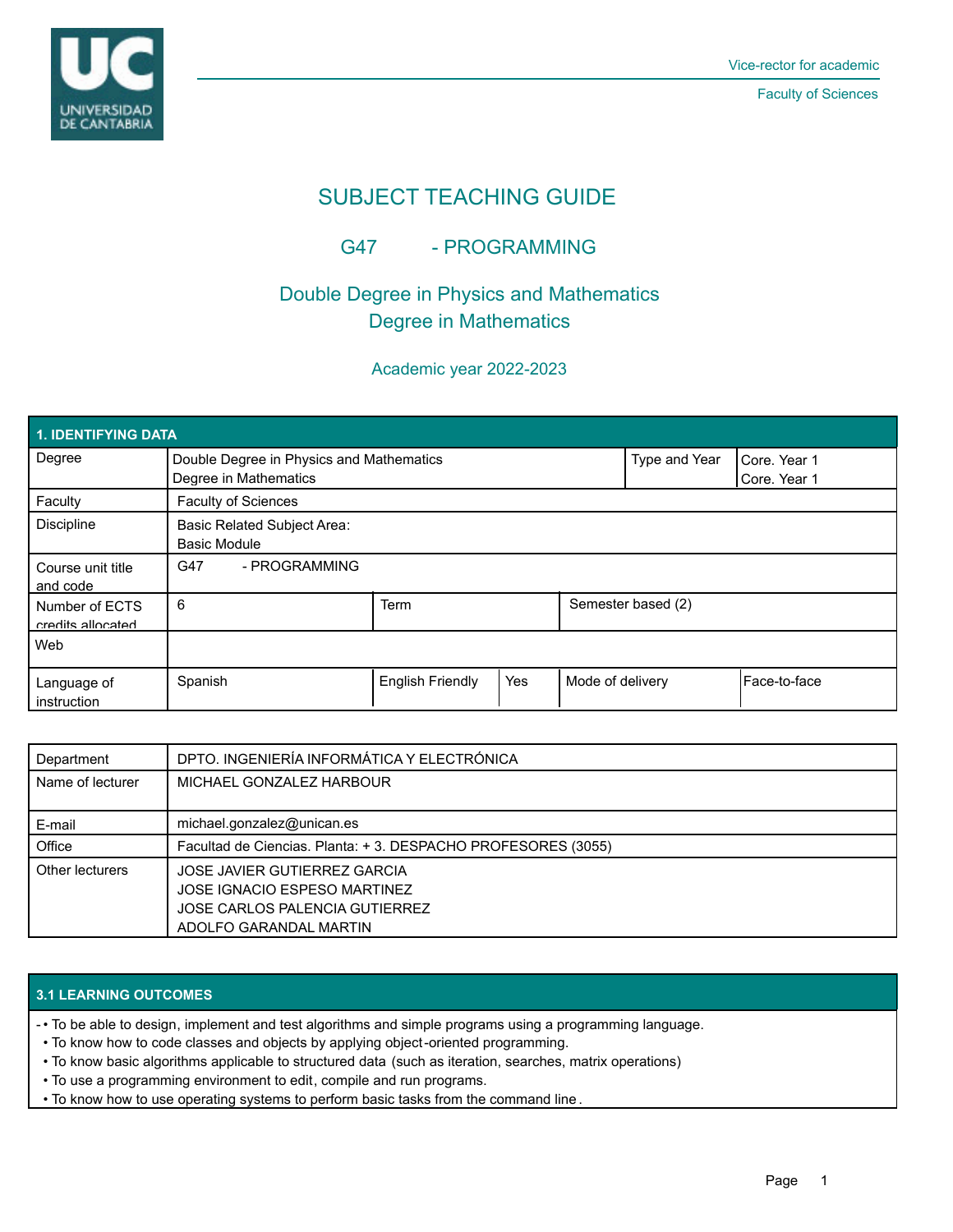

Faculty of Sciences

#### **4. OBJECTIVES**

- To know and understand the syntax and semantics of the statements of an imperative programming language .
- To know the main algorithmic constructs: sequence, conditionals, iteration and recursion
- To understand the concepts of class and object as constituent elements of the programs
- To know and use basic data types, tables and matrices, and to learn basic algorithms
- for their manipulation (iteration, searches, simple sorting).
- To understand the concepts of method and parameter passing.
- To know the principles of modularity and abstraction to create simple program modules
- To know how to perform error handling with exceptions
- To acquire basic knowledge of object-oriented programming
- To know the principles of input / output: interactive and with files
- To use basic operating system commands
- To design small algorithms using pseudocode.
- To be able to code and test algorithms using an imperative programming language .
- To use a development system to edit, compile and run programs.
- To use an operating system at the user level.
- To create program modules, separating the phases of design and implementation.
- To code programs using an object-oriented language.
- To implement simple programs that are reliable and easy to understand.
- To use predefined program modules.
- To apply simple test strategies for a program module.
- To know how to document a programming project.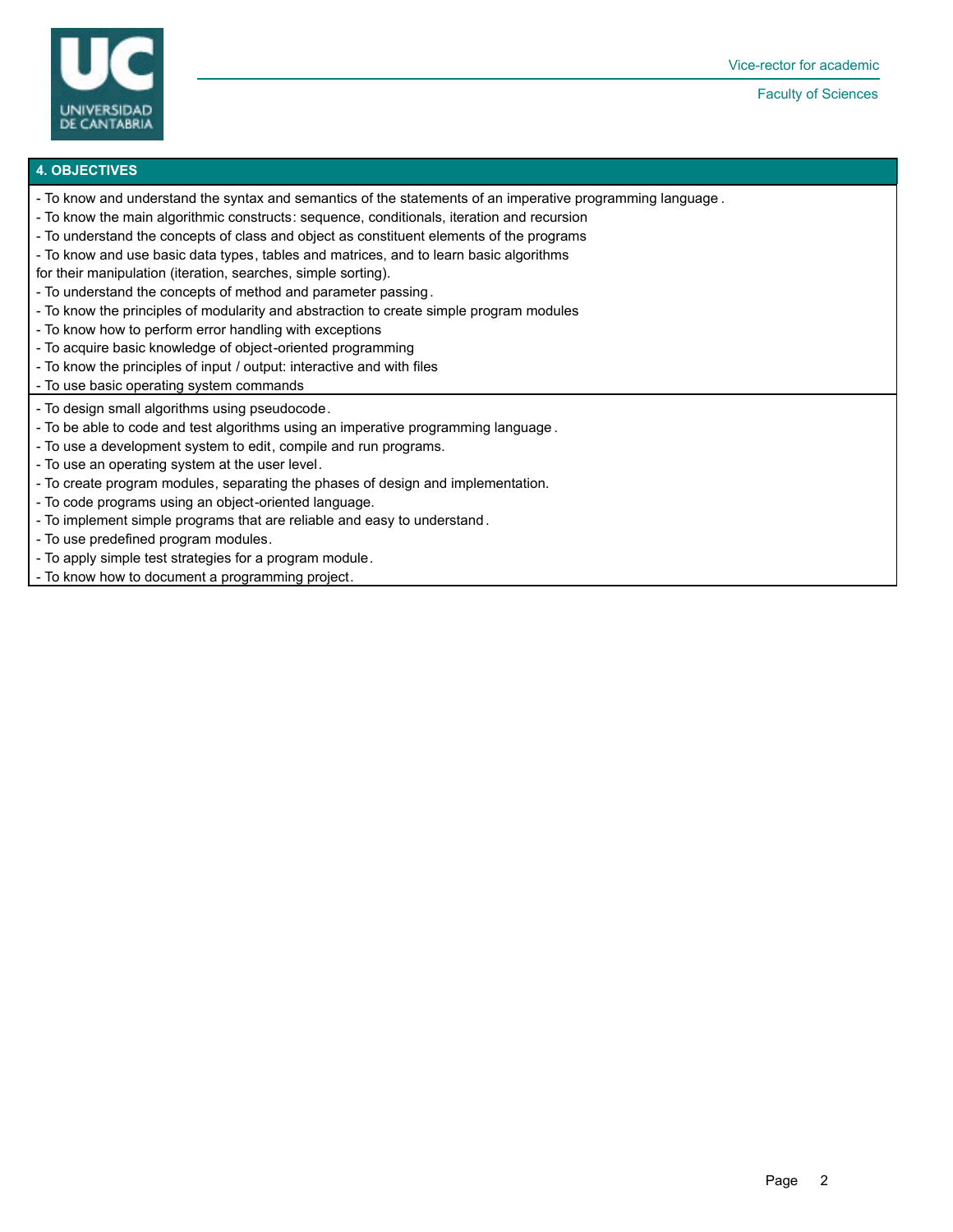

#### **6. COURSE ORGANIZATION**

**CONTENTS** 

| $\vert$ 1            | THEMATIC UNIT 1: Programming in Python                                                                                                                                                                                                                |
|----------------------|-------------------------------------------------------------------------------------------------------------------------------------------------------------------------------------------------------------------------------------------------------|
| 1.1                  | 0. Introduction to the course                                                                                                                                                                                                                         |
| 1.2                  | 1. Introduction to programming languages.<br>Programming languages. Compilers and interpreters. The software life cycle. The Python Language. Concept of<br>algorithm. Encapsulating data and algorithms. Program structure. Functions. Coding style. |
| 1.3                  | 2. Data and expressions.<br>Numbers. Operators and expressions. Variables. Booleans. Strings. Using mathematical functions. Variables and<br>parameter passing. Lists and tuples.                                                                     |
| 1.4                  | 3. Classes.<br>Classes and objects.Defining classes. Creating and using objects. Instance and class attributes and methods. Name<br>spaces. Modules and packages.                                                                                     |
| 1.5                  | 4. Algorithmic structures.<br>Conditional instruction. Multiway branch statement. Loop statements. Recursion. Describing algorithms with<br>pseudocode.                                                                                               |
| 1.6                  | 5. Data structures.<br>Tables. Iteration algorithms. Search algorithms. Sets. Multidimensional tables. The numpy package. Dictionaries.<br>Enumerate types                                                                                            |
| 1.7                  | 6. Error handling.<br>Exceptions. Exception handling. Exception handling patterns. Throwing exceptions. Using our own exceptions.<br>Cleaning actions.                                                                                                |
| 1.8                  | 7. Input / Output.<br>Formatted text output. Formatted text input. Files. Reading text files. Writing text files.                                                                                                                                     |
| 1.9                  | 8. Inheritance and polymorphism.<br>Class hierarchies and inheritance. Abstract classes. Polymorphism.                                                                                                                                                |
| $\vert$ <sub>2</sub> | <b>THEMATIC UNIT 2: Tools</b>                                                                                                                                                                                                                         |
| 2.1                  | 9. Using operating systems.<br>Common operating systems. The file system. The shell. Running programs. The graphical file manager. Scripts. Using<br>a USB memory.                                                                                    |
| 2.2                  | 10. Using an integrated software development environment.<br>Integrated development environment. Managing projects. Analyzing, loading and executing programs. Debugging.<br>Document generation.                                                     |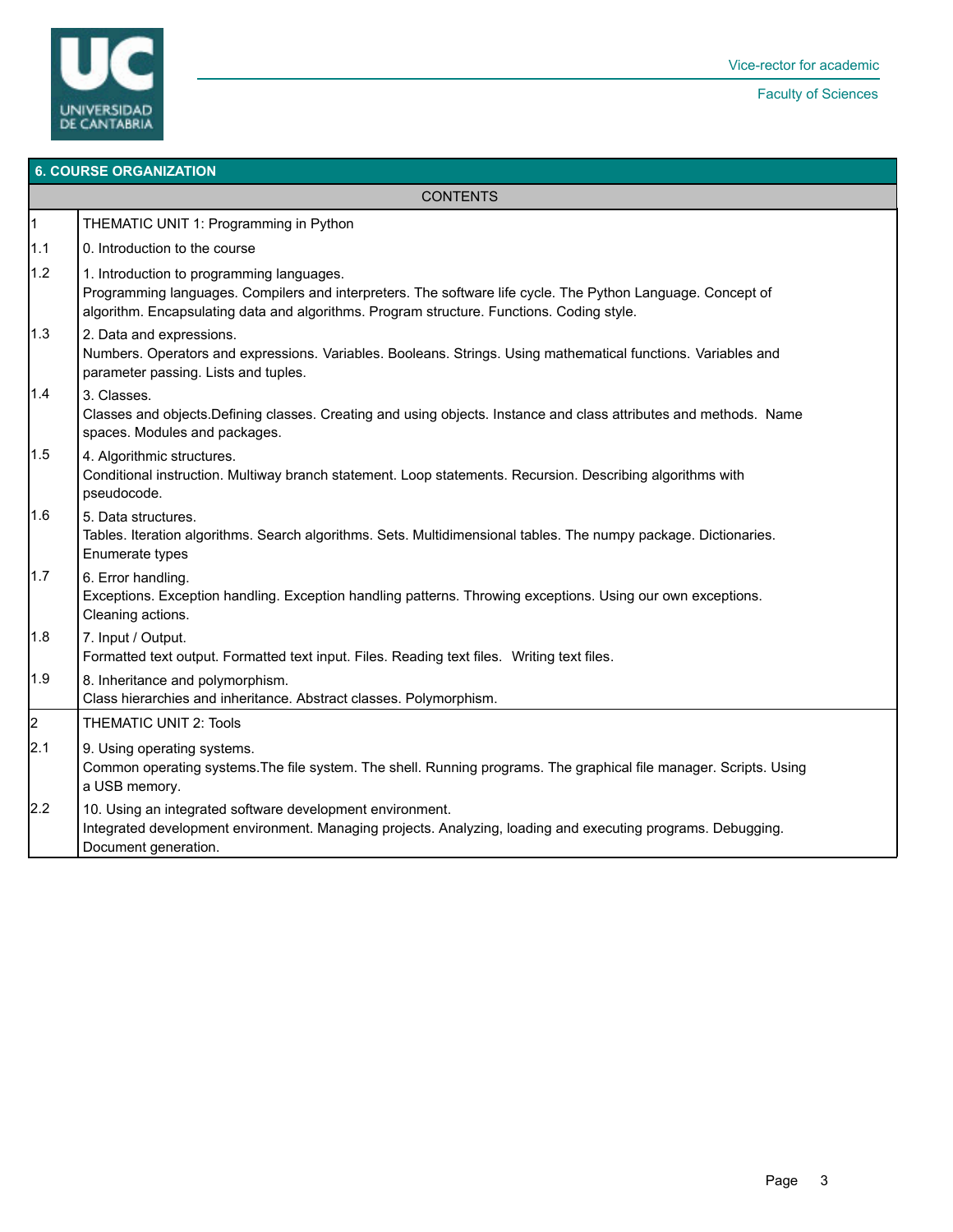

| <b>7. ASSESSMENT METHODS AND CRITERIA</b>                                                                                                                                                                                                                                                                                                                                                                                                                                                                                                                                                                                                                                                                                                                                                                                                                                                        |                       |             |           |               |  |  |  |  |  |
|--------------------------------------------------------------------------------------------------------------------------------------------------------------------------------------------------------------------------------------------------------------------------------------------------------------------------------------------------------------------------------------------------------------------------------------------------------------------------------------------------------------------------------------------------------------------------------------------------------------------------------------------------------------------------------------------------------------------------------------------------------------------------------------------------------------------------------------------------------------------------------------------------|-----------------------|-------------|-----------|---------------|--|--|--|--|--|
| <b>Description</b>                                                                                                                                                                                                                                                                                                                                                                                                                                                                                                                                                                                                                                                                                                                                                                                                                                                                               | <b>Type</b>           | Final Eval. | Reassessn | $\frac{0}{0}$ |  |  |  |  |  |
| Presentation of solutions to short exercises solved<br>at home                                                                                                                                                                                                                                                                                                                                                                                                                                                                                                                                                                                                                                                                                                                                                                                                                                   | Others<br>No          |             | Yes       | 10,00         |  |  |  |  |  |
| Final written exam. Notes and books are allowed<br>during the final exam, but not electronic media such<br>as laptops, tablets and mobile phones.                                                                                                                                                                                                                                                                                                                                                                                                                                                                                                                                                                                                                                                                                                                                                | Written exam          | Yes         | Yes       | 50,00         |  |  |  |  |  |
| Theory: classroom participation                                                                                                                                                                                                                                                                                                                                                                                                                                                                                                                                                                                                                                                                                                                                                                                                                                                                  | Others                | <b>No</b>   | <b>No</b> | 5,00          |  |  |  |  |  |
| Assessment of lab assignments and reports. There<br>will be penalties for late reports.                                                                                                                                                                                                                                                                                                                                                                                                                                                                                                                                                                                                                                                                                                                                                                                                          | Laboratory evaluation | <b>No</b>   | Yes       | 35,00         |  |  |  |  |  |
| <b>TOTAL</b><br>100,00                                                                                                                                                                                                                                                                                                                                                                                                                                                                                                                                                                                                                                                                                                                                                                                                                                                                           |                       |             |           |               |  |  |  |  |  |
| <b>Observations</b>                                                                                                                                                                                                                                                                                                                                                                                                                                                                                                                                                                                                                                                                                                                                                                                                                                                                              |                       |             |           |               |  |  |  |  |  |
| The grade for the course consists of three parts:<br>a) classroom participation: 5%<br>b) continuous assessment of exercises and lab assignments: 45%<br>This part of the assessment consists of two parts:<br>b.1) Short exercises (10%)<br>b.2) Lab assignments (35%)<br>c) Final exam: 50%<br>Part b, continuous assessment of exercises and lab assignments, can be replaced by a lab exam in the extraordinary<br>evaluation period.<br>To pass the subject is necessary to score a minimum mark of 4 in both part b) and part c). If only one of these parts is<br>passed in the ordinary evaluation period, the mark obtained for that part will be saved for the extraordinary evaluation period.<br>Lab assignments, exercises and exams are individual. It is considered cheating:<br>- to solve exercises or lab assignments in a group<br>- to exchange exercises between classmates |                       |             |           |               |  |  |  |  |  |
| - that other people do the exercises or most of them<br>Observations for part-time students                                                                                                                                                                                                                                                                                                                                                                                                                                                                                                                                                                                                                                                                                                                                                                                                      |                       |             |           |               |  |  |  |  |  |
| For part-time students not being present at the exercises classes will have no penalty.<br>For part-time students continuous assessment of short exercises and lab assignments can be replaced by a lab exam, both<br>in the ordinary and extraordinary evaluation periods: For these students the weight of this exam is 45%, and the weight of the                                                                                                                                                                                                                                                                                                                                                                                                                                                                                                                                             |                       |             |           |               |  |  |  |  |  |

final exam is 55%. There will be no evaluation of the classroom participation.